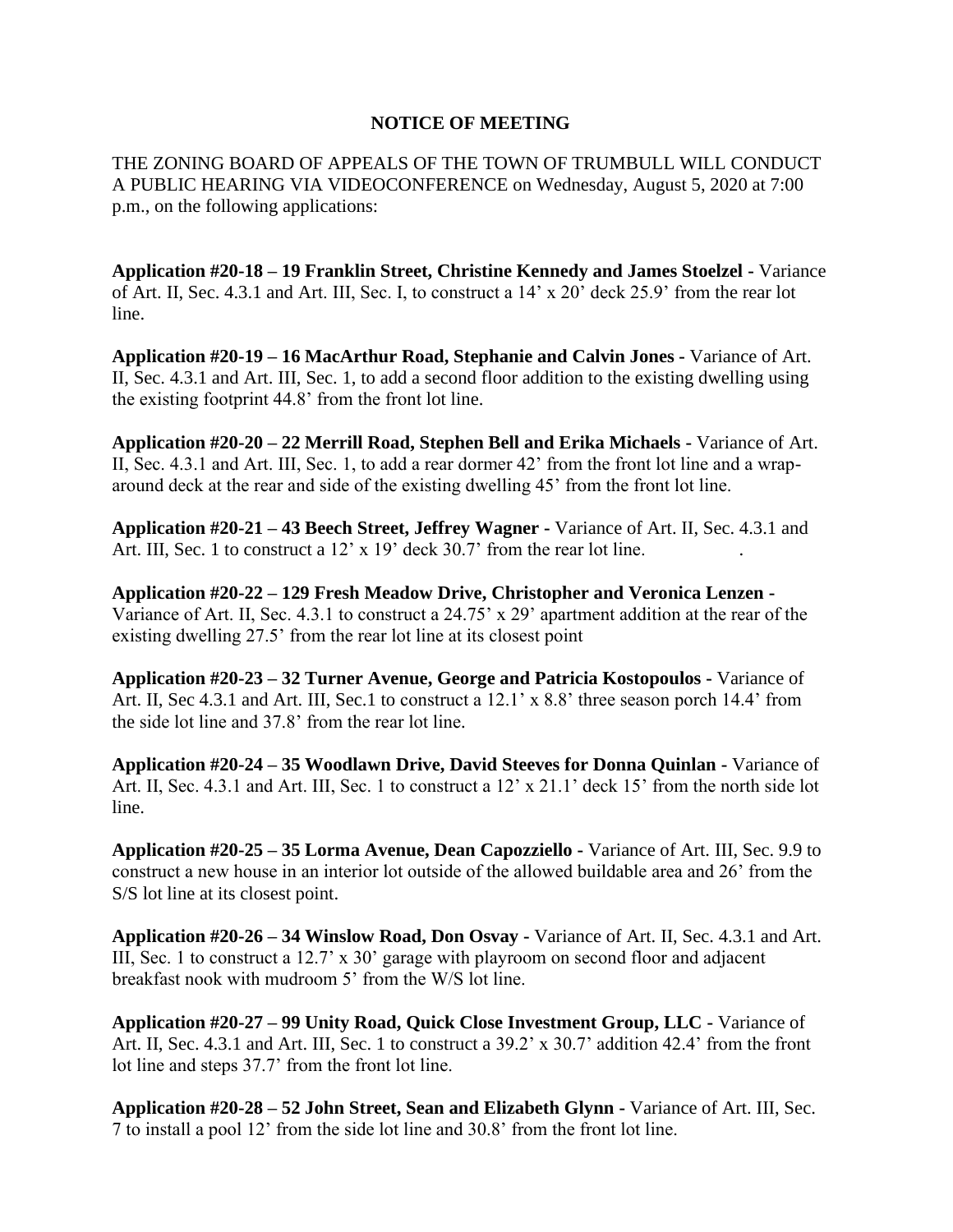**Application #20-29 – 94 Killian Avenue, Chris Russo, Esq. for The Richard F. Greenwood Testamentary Trust –** Variance of Art. II, Sec. 1.3.5 and Art. III (Exhibit of Trumbull Zoning Regulations) to reduce the minimum lot size from 21,780 sq. ft. to 11,713 sq. ft. for proposed Lot A;

Variance of Art. II, Sec. 1.3.5 and Art. III (Exhibit of Zoning Regulations) to reduce the minimum lot size from 21,780 sq. ft. to 13,566 sq. ft. for the lot identified as #94 Killian Avenue;

Variance of Art. II, Sec. 1.3.5 and Art. III (Exhibit of Zoning Regulations) to reduce the minimum lot frontage from 125' to 75' for proposed Lot A;

Variance of Art. II, Sec. 1.3.5 and Art. III (Exhibit of Zoning Regulations) to reduce the minimum lot frontage from 125' to 85.5' for the lot identified as #94 Killian Avenue;

Variance of Art. II, Sec. 1.3.5 and Art. III (Exhibit of Zoning Regulations) to reduce the minimum side yard from 20' to 4.8' for the lot identified as #94 Killian Avenue;

Variance of Art. II, Sec. 1.3.5 and Art. III (Exhibit of Zoning Regulations) to increase the maximum floor area ratio from 0.29 to 0.304 for the lot identified as #94 Killian Avenue.

**Application #20-30 - 15 Elberta Avenue, Chris Russo, Esq. for Daniel Burzynski –** Variance of Art. II, Sec. 1.3.5 and Art. III (Exhibit of Trumbull Zoning Regulations) and Chapter V, Sec. 2 (Subdivision Regulations) to reduce minimum lot size from 21,780 sq. ft. to 7,086 sq. ft. for Lot A;

Variance of Art. II, Sec. 1.3.5 and Art. III (Exhibit of Zoning Regulations) and Chapter V, Sec. 2 (Subdivision Regulations) to reduce minimum lot size from 21,780 sq. ft. to 7,141 sq. ft. for Lot B;

Variance of Art. II, Sec. 1.3.5 and Art. III (Exhibit of Zoning Regulations) and Chapter V, Sec. 2 (Subdivision Regulations) to reduce minimum lot frontage from 125' to 50' for Lots A & B;

Variance of Art. II, Sec. 1.3.5 and Art. III (Exhibit of Zoning Regulations) and Chapter V, Sec. 2 (Subdivision Regulations) to reduce minimum front yard from 50' to 28.5' for Lots A & B;

Variance of Art. II, Sec. 1.3.5 and Art. III (Exhibit of Zoning Regulations) and Chapter V, Sec. 2 (Subdivision Regulations) to reduce minimum side yard from 20' to 10.5' for Lots A & B on one side setback and 11.2' on the other side setback for both proposed Lots A and B;

Variance of Art. II, Sec. 1.3.5 and Art. III (Exhibit of Zoning Regulations) and Chapter V, Sec. 2 (Subdivision Regulations) to increase the maximum floor area ratio from 0.29 to 0.378 for Lot A;

Variance of Art. II, Sec. 1.3.5 and Art. III (Exhibit of Zoning Regulations) and Chapter V, Sec. 2 (Subdivision Regulations) to increase the maximum floor area ratio from 0.29 to 0.376 for Lot B.